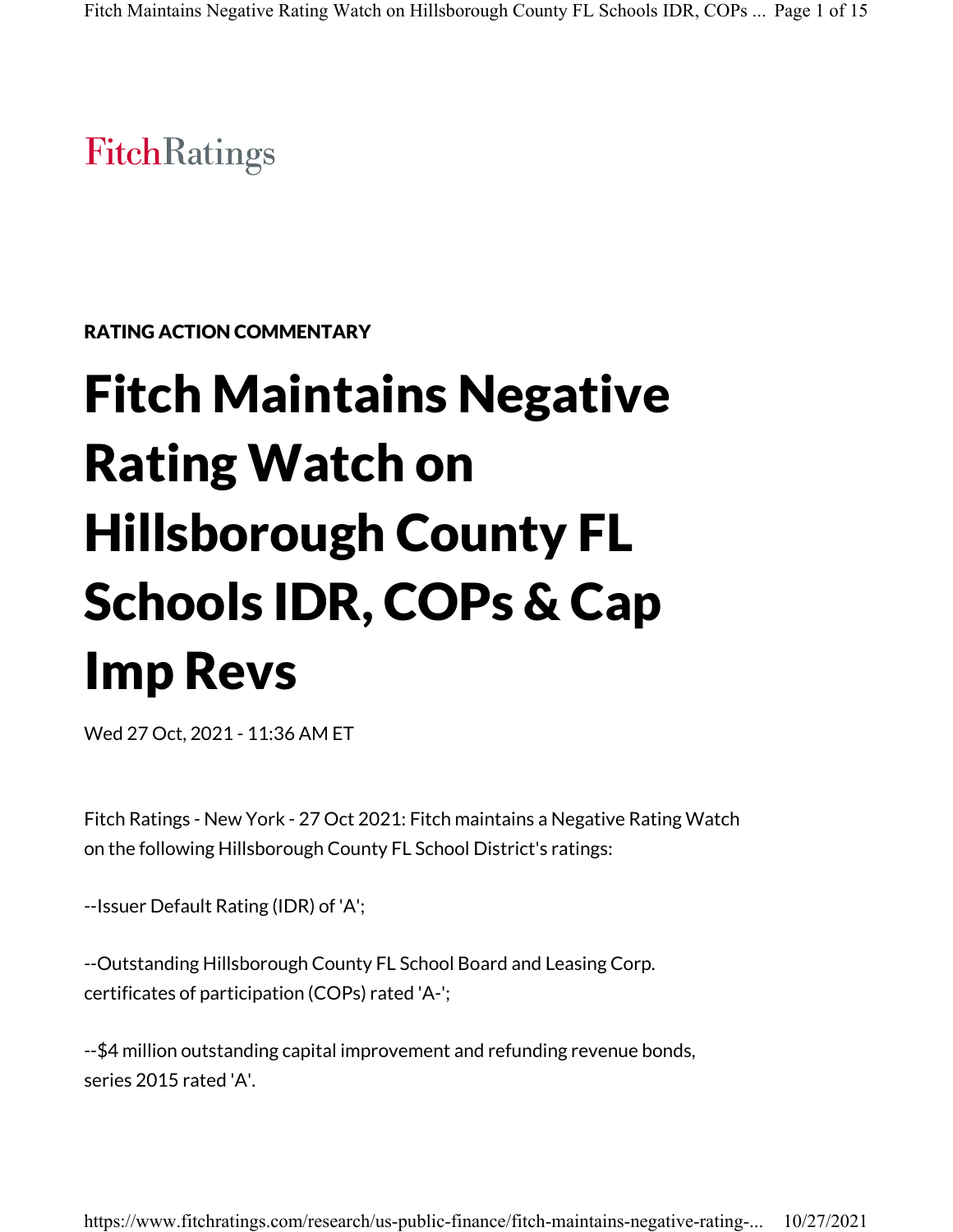In addition, Fitch has affirmed the 'A-' rating on the district's outstanding \$37 million community investment tax (CIT) sales tax revenue bonds, series 2015B. The Rating Outlook for the sales tax bonds is Stable.

#### **SECURITY**

The COPs are payable from lease payments made by the district to the trustee pursuant to a master lease purchase agreement. Lease payments are made from legally available funds of the district, subject to annual appropriation by the board. In the event of less than full appropriation, the trustee may force the district to surrender possession of all leased facilities under the master lease to the trustee for disposition of its interest in such facilities by sale or re-letting.

The capital improvement revenue bonds are payable solely from an annual \$446,500 distribution paid to the board from state sales tax revenues, pursuant to Florida statutes; the revenue is a substitute for racetrack revenues previously distributed. The rating on the capital improvement revenue bonds is capped at the lower of the district's IDR or one notch below the state of Florida's IDR (currently rated AAA).

The sales tax revenue bonds are backed by a first lien on the district's share of a one-half cent local infrastructure sales tax or CIT, levied and collected by Hillsborough County. The CIT was approved by voters for a 30-year period ending Dec. 1, 2026, two months after the final maturity of the bonds. The district receives 25% of total revenue collected within the county according to an interlocal agreement between the county and the district.

## ANALYTICAL CONCLUSION

The maintenance of the Negative Rating Watch reflects the lack of approved decisions to date to eliminate the projected operating deficit. The district has come up with a variety of potential actions to eliminate the deficit, including new revenue measures, the bulk of which actions will not be approved until early in 2022. A potential new revenue measure would require voter approval, likely in November 2022.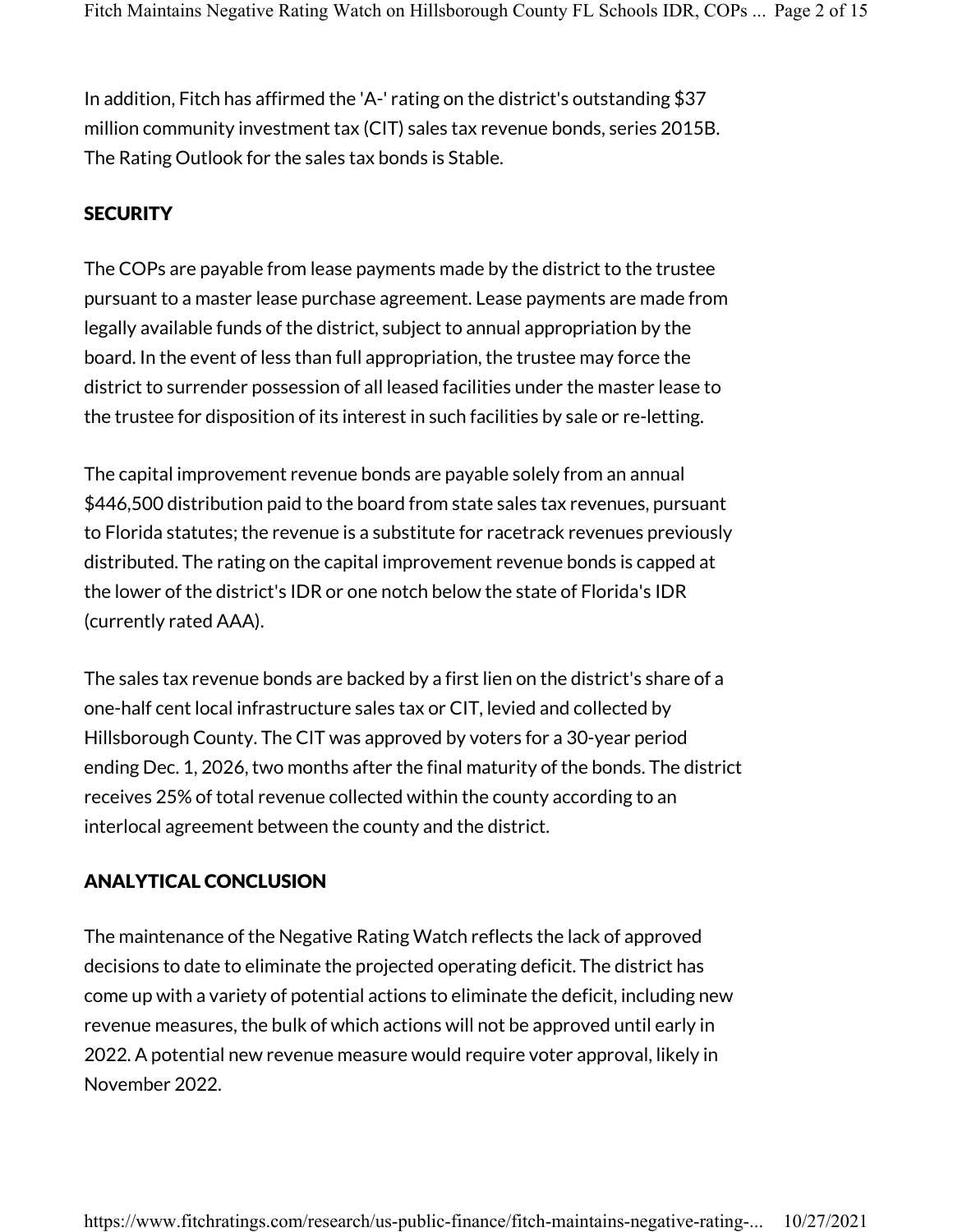Fitch remains concerned with the successful and timely implementation of the proposed financial recovery plan and its ability to achieve and sustain structural budget balance. The use of a combined approximate total of \$100 million of ESSER I and II funds during fiscal 2021 has contributed to the district's improved general fund balance; however, these and future non-recurring stimulus moneys cannot be relied on to eradicate ongoing structural budget gaps.

The removal of the Negative Rating Watch is dependent upon formal board approval of expenditure savings measures and potential new recurring revenue sources which Fitch considers credible to ensure maintenance of at least a 3% minimum general fund balance without a reliance on non-recurring stimulus funds. Fitch will review progress in instituting expenditure savings measures and potential recurring new revenue sources that support stabilization of operating performance and ratings stability.

The 'A' IDR reflects the district's low long-term liability burden and fixed carrying costs, and expectations for the long-term liability to remain low for some time. Prospects for enrollment-driven revenue growth are considered by Fitch to be slow, based on recent trends, growth in charter school enrollment and expectations for state funding.

The 'A' rating on the capital improvement bonds is capped at the lower of the district's IDR or one notch below the state of Florida's IDR (currently AAA). The distributions securing the bonds are derived from state sales taxes allocated to the School Board.

The affirmation of the CIT sales tax revenue bond rating reflects the adequate level of financial resilience of pledged revenues to potential declines and the district's maintenance of surplus CIT revenues available for debt service. The rating is capped by the district's IDR.

#### Economic Resource Base

The district is coterminous with Hillsborough County (AAA/Stable) which is located on central Florida's western coast and includes the city of Tampa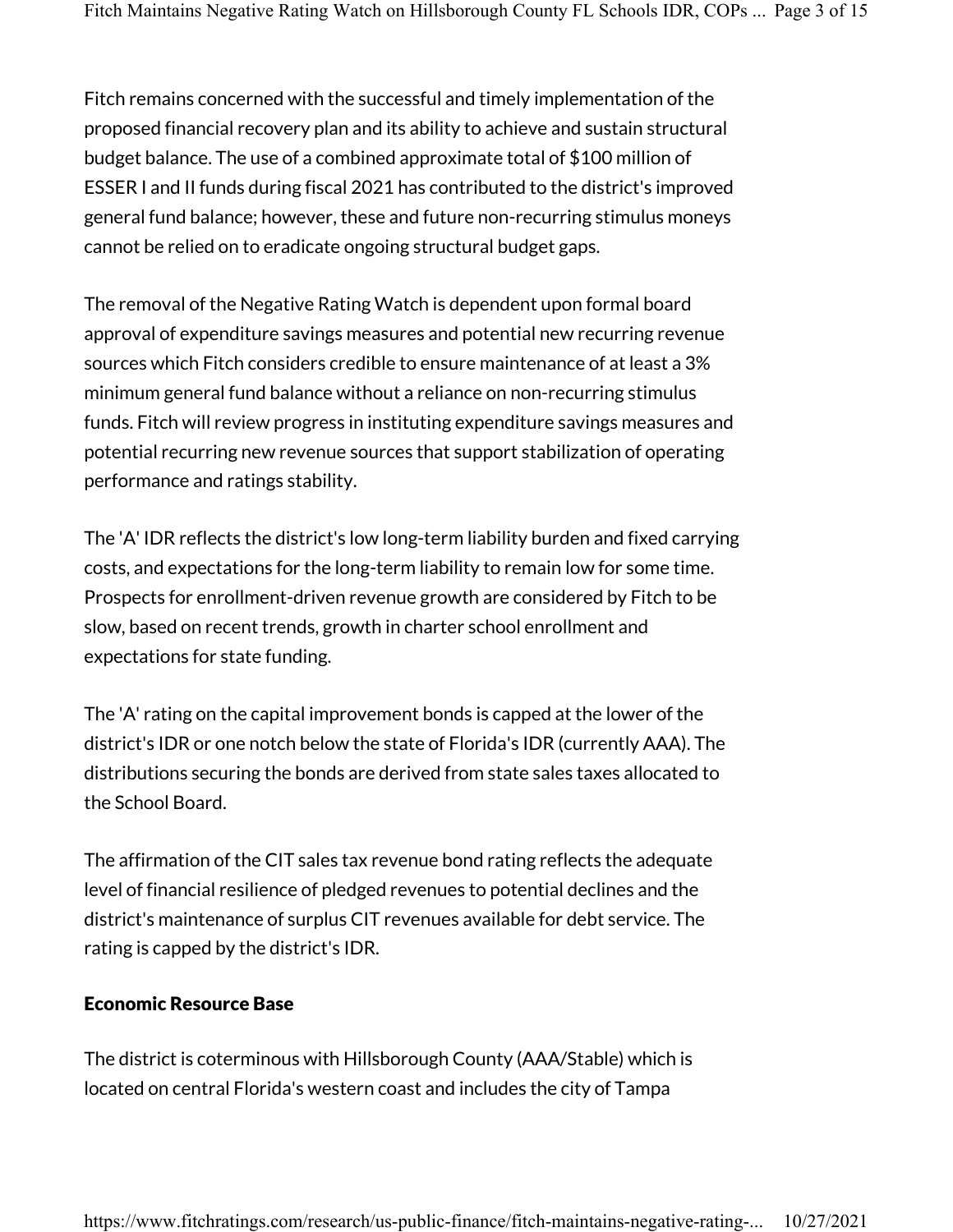(AA+/Stable). The county's 2020 census population was 1,460,000, up 18% since 2010.

## KEY RATING DRIVERS

#### **Revenue Framework: 'bbb'**

District revenues are comprised of a combination of state allocations and local property taxes. The district's general fund revenue growth has been positive over the past decade with some variability due to state funding. Fitch expects growth over the longer term to slow as traditional student enrollment remains stagnant to declining with moderate increases in state per pupil funding. The district has no independent legal ability to raise revenues.

#### **Expenditure Framework: 'a'**

Fitch expects the natural pace of spending to exceed revenues without policy action. The district's mandate to provide educational services and need to compete with charter schools places some limitations on its ability to make expenditure reductions in the event of a revenue decline. Nonetheless, the district's relatively low carrying costs and ability to modify class sizes, reduce personnel, adjust curriculum, and make other cuts if needed, provide solid expenditure flexibility.

Carrying costs for debt service, pension contributions and other postemployment benefit (OPEB) contributions represented 7% of total governmental spending in fiscal 2020. Management retains satisfactory ability to control labor costs and staffing levels after engaging in a structured bargaining framework.

#### **Long-Term Liability Burden: 'aaa'**

The district's long-term liability burden, including direct and overlapping debt and Fitch-adjusted net pension liabilities, is low at approximately 4% of personal income. Fitch expects the liability burden to remain low based on expectations for limited future debt offerings and a relatively well-funded state pension system, for which the district is paying full actuarially determined contributions.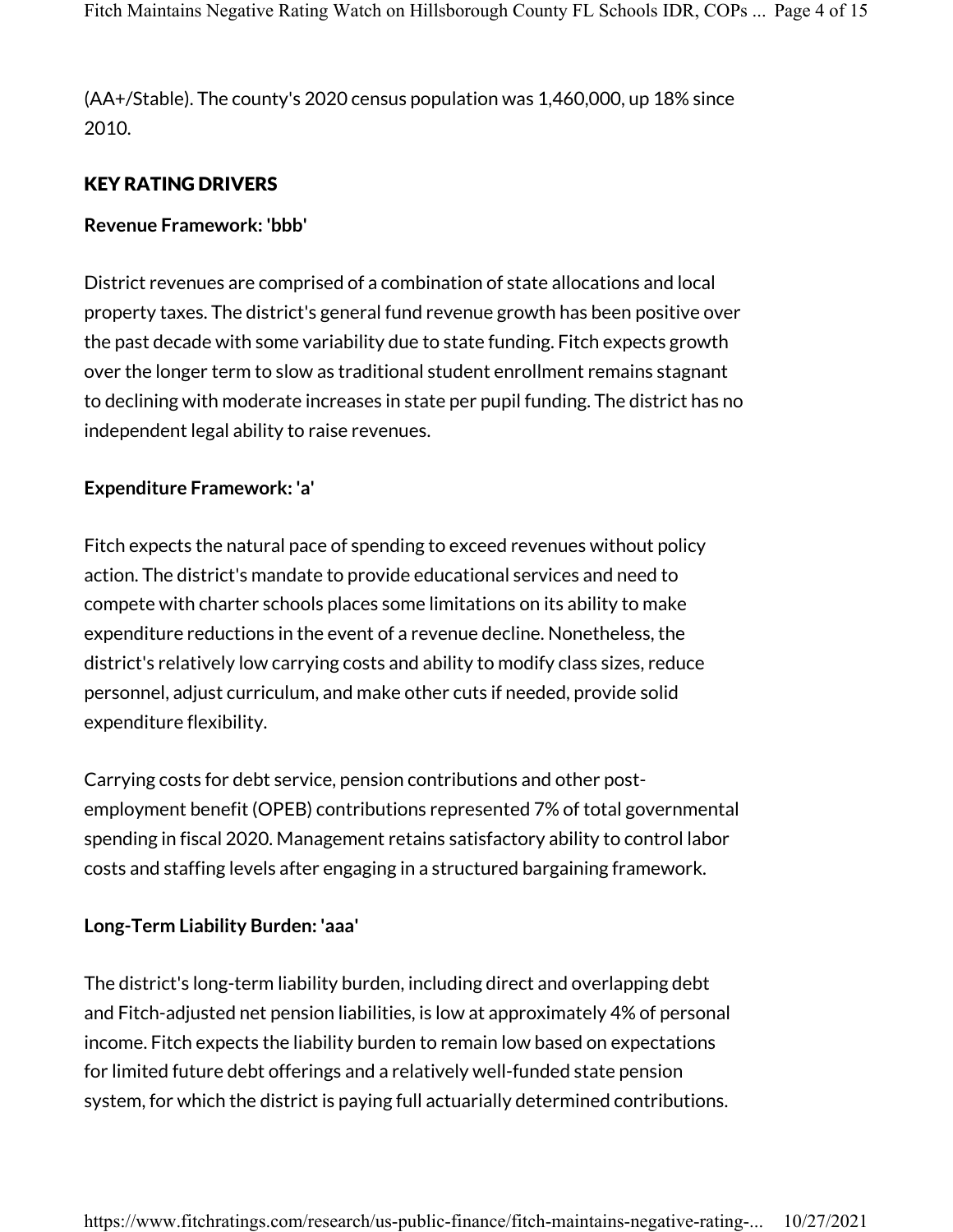#### **Operating Performance: 'a'**

The district maintains adequate gap-closing capacity; however, operations will likely remain challenged in the near term given the depth of the projected budget gap. District reserves have been reduced from more than 12% of spending in fiscal 2014 to 4% in fiscal 2020 for both one time and ongoing needs. Current projections reflect a still large but slightly improved budget imbalance and improved levels of reserves due to receipt of one-time stimulus funds. A sales tax approved by voters fall of 2018 and an increase in impact fees helps to mitigate spending pressures associated with capital needs.

## RATING SENSITIVITIES

Factors that could, individually or collectively, lead to positive rating action/upgrade:

--Policy action that addresses the projected budget imbalance, leading to a sustained level of unrestricted general fund balance of at least 3% to 5% of spending;

--An upward change in the credit quality of the district would cause a corresponding change in the rating on the capital improvement revenue bonds;

--Sales Tax Bonds: A sustained improvement in pledged revenues beyond expectations leading to a significant upward change in debt service coverage levels absent additional debt could increase the rating up to the level of the District's IDR.

Factors that could, individually or collectively, lead to negative rating action/downgrade:

--A response by management that fails to address the district's budget gap in a conclusive and structural manner resulting in an expected reduction in unrestricted general fund balance closer to or below 3% of spending and weakening of financial flexibility;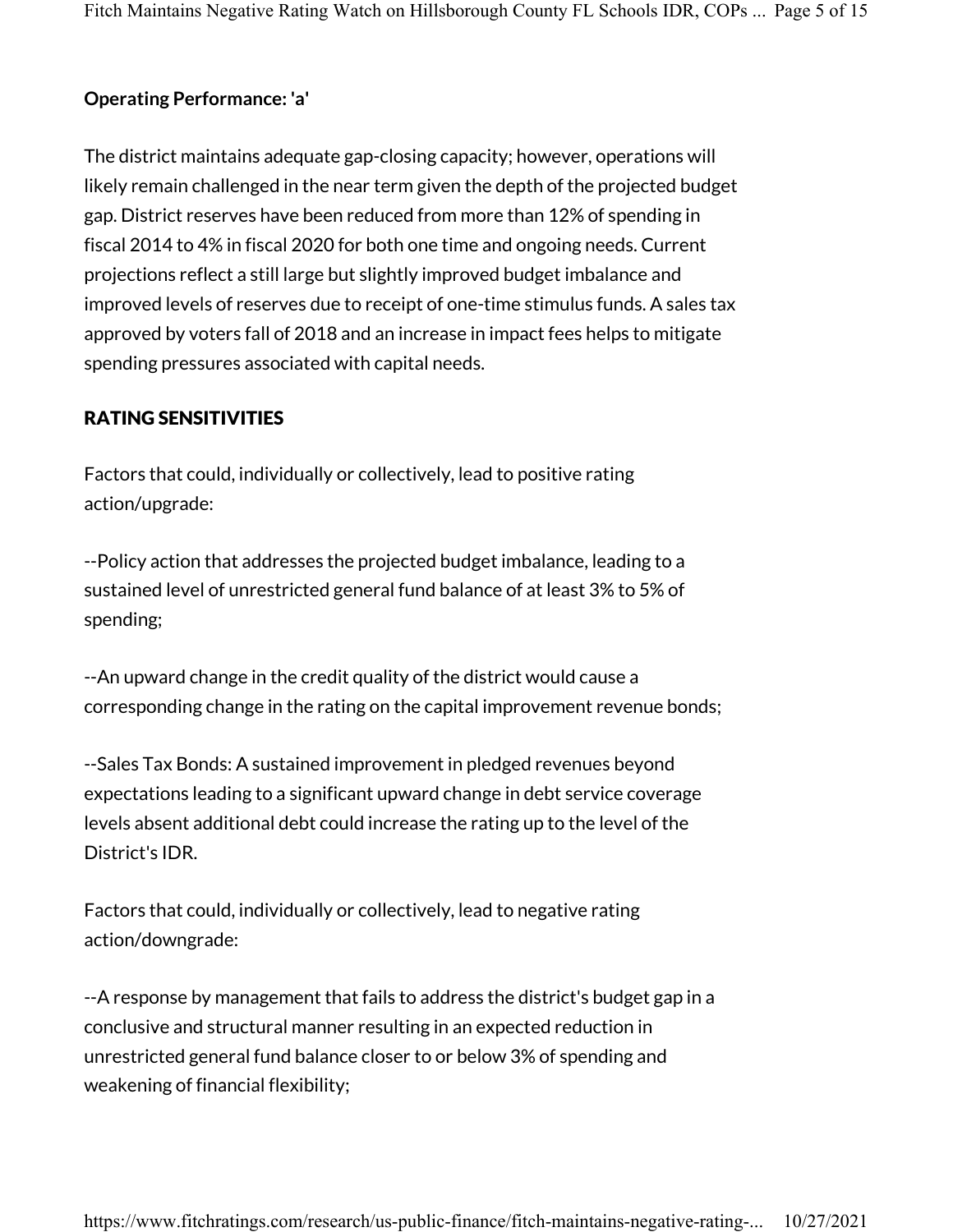--Sales Tax bonds: A sustained decline in pledged revenues weakening the bond structure's financial resilience.

## BEST/WORST CASE RATING SCENARIO

International scale credit ratings of Sovereigns, Public Finance and Infrastructure issuers have a best-case rating upgrade scenario (defined as the 99th percentile of rating transitions, measured in a positive direction) of three notches over a three-year rating horizon; and a worst-case rating downgrade scenario (defined as the 99th percentile of rating transitions, measured in a negative direction) of three notches over three years. The complete span of best- and worst-case scenario credit ratings for all rating categories ranges from 'AAA' to 'D'. Best- and worst-case scenario credit ratings are based on historical performance. For more information about the methodology used to determine sector-specific best- and worst-case scenario credit ratings, visit https://www.fitchratings.com/site/re/10111579.

#### CURRENT DEVELOPMENTS

The district's unaudited fiscal 2021 (ended June 30) general fund results show a \$29 million net operating surplus and unrestricted fund balance of \$91 million or 5% of spending. Management had been projecting as large as a \$140 million operating deficit back in January 2021. A combination of expenditure savings and use of approximately \$100 million in stimulus funds supported the results.

Management began fiscal 2022 with an estimated \$70 million general fund operating imbalance. The district has identified immediate general fund savings measures as well as recurring costs that are eligible for reimbursement from capital outlay millage revenues. Fitch estimates that when combined, these would cut the projected deficit by approximately 45%. Other current fiscal year items that were not budgeted such as savings from employee attrition, elimination of vacant positions and state reimbursement due to an estimated over-counting of charter and private school students should help reduce the deficit further.

Management continues to work on the institution of recurring expenditure savings to reduce the operating imbalance, which Fitch believes may require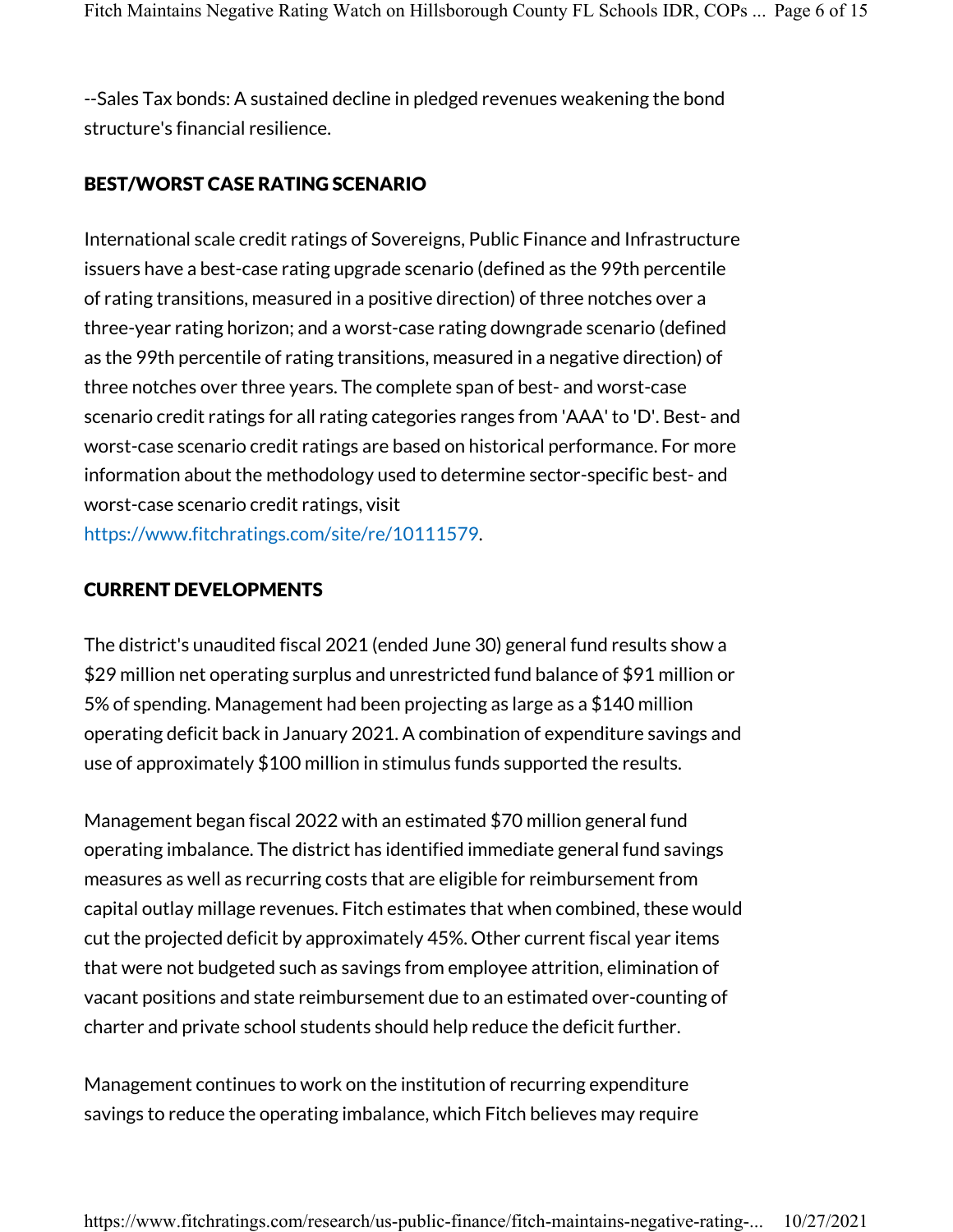reducing staffing levels if additional recurring revenues do not materialize. New revenue measures being considered include a referendum in 2022 for a separate operating millage. A half mill would generate approximately \$63 million (3% of budget) and a full mill, \$127 million, based on current tax base values.

The district received \$190 million (excluding charter school allocations) in ESSER II grants of which \$61 million was used during fiscal 2021. The remainder is available to support eligible spending through September 2023 and could help improve fund balance levels further. Additionally, the district's designated portion of American Rescue Plan Act (ARPA) moneys is \$402 million, which has yet to be distributed by the state. The ARPA moneys are available for eligible items through September 2024. Stabilization of the district's ratings relies on improvement in structural budget balance without a reliance on such funds.

The district's fiscal 2022 general fund operating budget of \$1.97 billion is up 2.4% from the prior year's final budget and reflects an approximate 2% decrease in Florida Education Finance Program (FEFP) student allocated revenues. Current enrollment (excluding charter students) is up 1% yoy after an approximate 3.5% drop in in fiscal 2021.

# DEDICATED TAX KEY RATING DRIVERS

Solid Revenue Growth Prospects: Fitch expects pledged revenue growth to generally align with changes in the population, employment and income levels of residents in the county based on historical growth performance and future expectations for economic expansion.

Adequate Coverage Cushion: Unaudited fiscal 2021 pledged revenues are projected at \$34.6 million and provide 1.65x MADS coverage. Fitch believes debt service coverage will remain adequate through the remainder of the current tax authorization period (2026). The district does not have near-term borrowing plans.

## CIT Sales Tax Update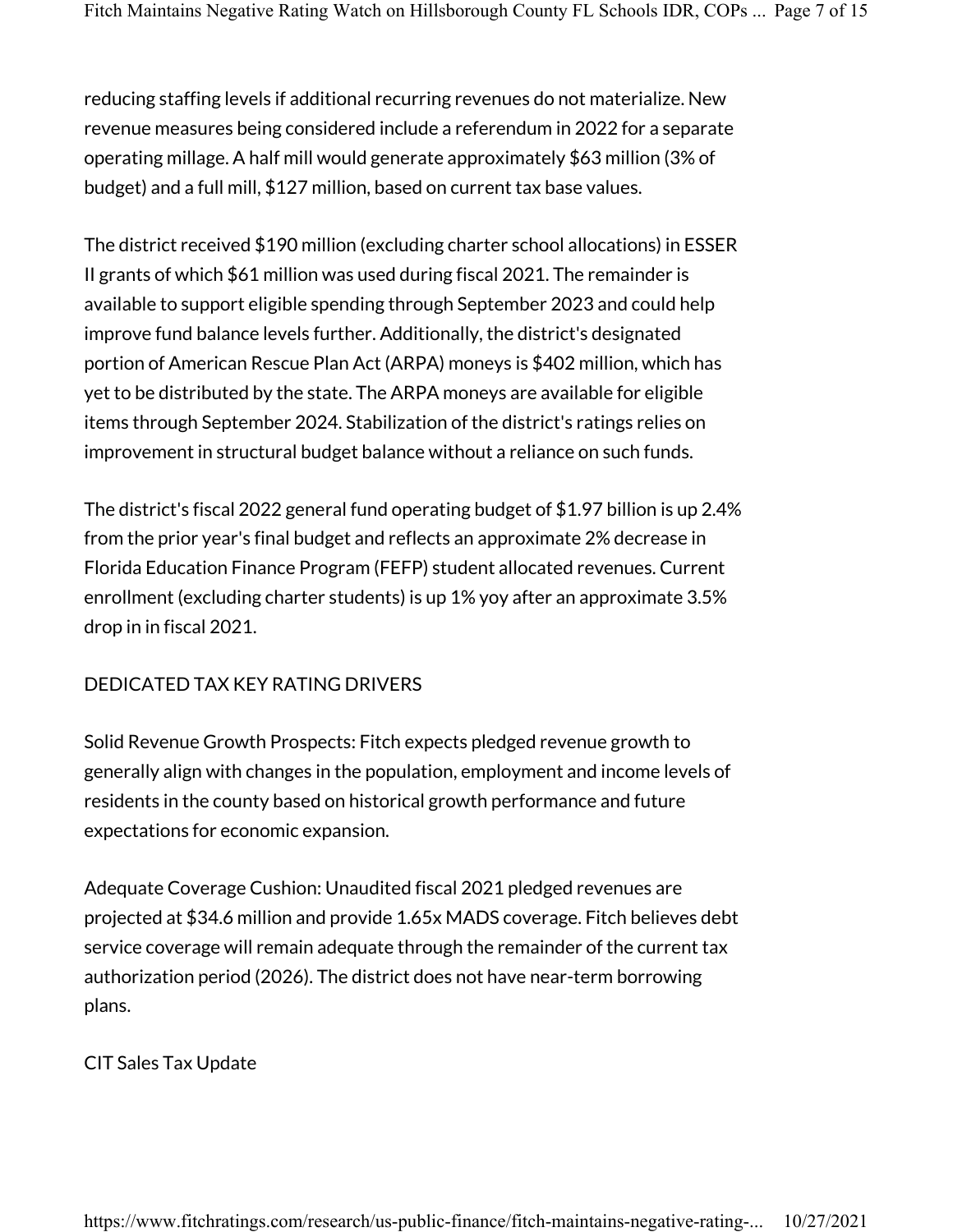Debt service coverage of MADS (occurring in 2025) was sound at 1.5x based on fiscal 2020 pledged revenues but improved to 1.65x based on unaudited fiscal 2021 pledged revenues of \$34.6 million. Debt service is essentially level through final maturity in 2026. Pledged revenues experienced a decline of close to 7% for fiscal year 2020 following nine years of growth at close to or in excess of GDP. Pledged revenues are up 11% for fiscal 2021 compared with fiscal 2020 and up 4% when compared with fiscal 2019 pledged revenues.

District officials have indicated they do not have any additional debt plans at this time. Fitch does not expect further leveraging of the pledged revenues, as in 2018 voters approved a separate half cent sales tax for the next ten years to help support district capital and facility needs.

The series 2015B sales tax revenue bonds have a debt service reserve fund surety bond provided by Assured Guaranty. Fitch does not rate Assured Guaranty and does not include the surety in its analysis.

The dedicated taxes pledged to the bonds do not meet the requirements set out in Fitch criteria for treatment as "pledged special revenue" under Section 902(2) of the Bankruptcy Code and are not otherwise insulated from the operating risk of the district. Therefore, the ratings on the CIT revenue bonds are capped at the district's IDR.

# CREDIT PROFILE

The county is located along the western coast of Florida. The county, along with its largest city, Tampa, serves as the economic center for Florida's Gulf Coast with major sectors of business services, government, health care, education and tourism. MacDill Air Force Base and the Tampa Port are major economic engines.

Following the prior downturn, the county had been experiencing a sustained and vigorous recovery, characterized by strong and consistent job growth the past decade, a strong rebound in housing and the resumption of tax base growth since fiscal 2014. Taxable values have grown by over 50% since fiscal 2014 and exceed pre-recession levels. However, economic activity has been dampened and unemployment levels heightened as a result of the pandemic.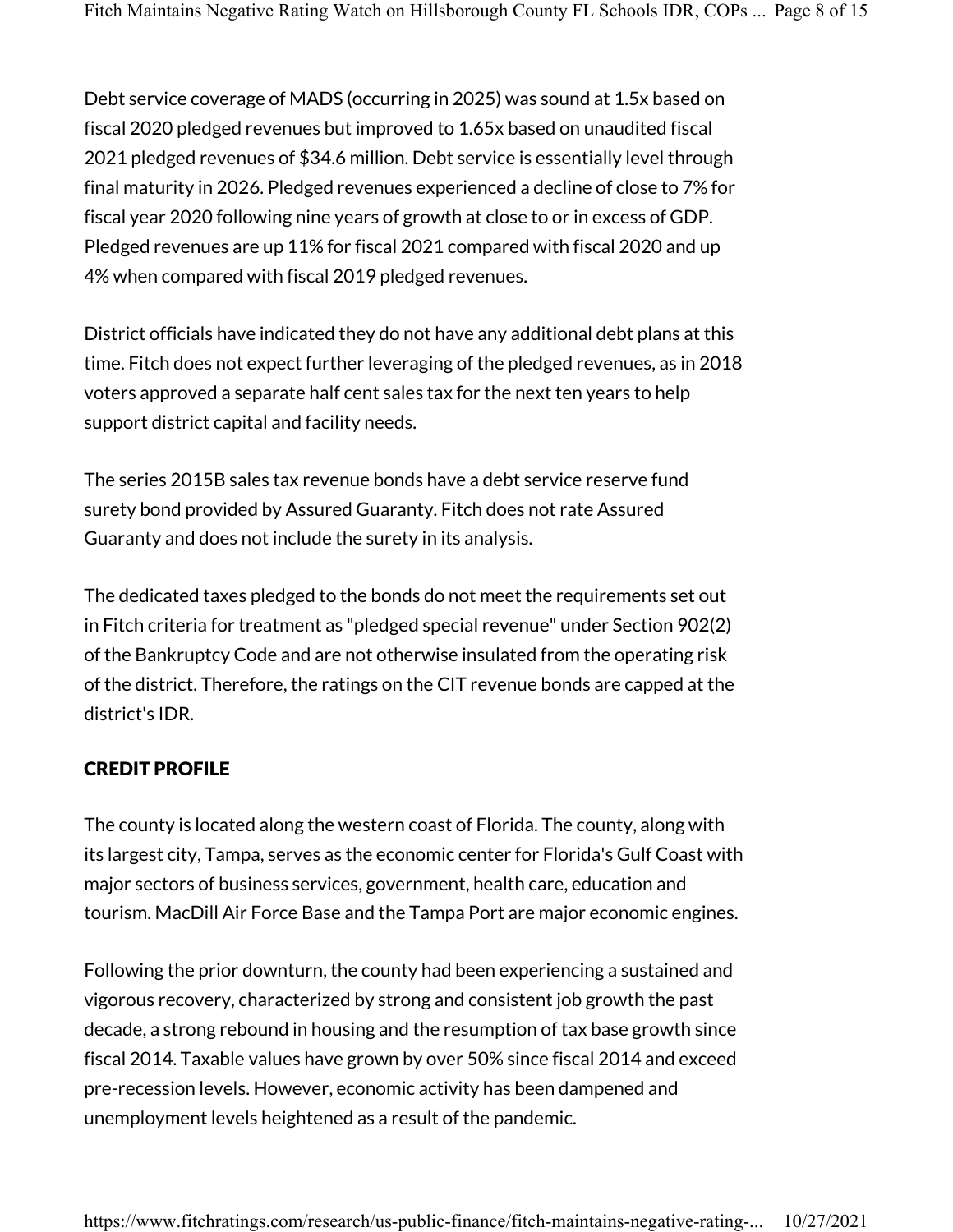A large upgrade and expansion project at Tampa International Airport and a proposed \$3 billion waterfront mixed use development project in Tampa are expected to support new job growth. Fitch believes that post-pandemic, underlying economic characteristics of the county point to favorable prospects for continued growth in the tax base and sales tax revenues.

In addition to the sources of information identified in Fitch's applicable criteria specified below, this action was informed by information from Lumesis.

# REFERENCES FOR SUBSTANTIALLY MATERIAL SOURCE CITED AS KEY DRIVER OF RATING

The principal sources of information used in the analysis are described in the Applicable Criteria.

# ESG CONSIDERATIONS

Hillsborough County School District (FL) has an ESG Relevance Score of '4' for Rule of Law, Institutional & Regulatory Quality, Control of Corruption due to due to governmental effectiveness surrounding budget management decisions, which has a negative impact on the credit profile, and is relevant to the ratings in conjunction with other factors.

Unless otherwise disclosed in this section, the highest level of ESG credit relevance is a score of '3'. This means ESG issues are credit-neutral or have only a minimal credit impact on the entity, either due to their nature or the way in which they are being managed by the entity. For more information on Fitch's ESG Relevance Scores, visit www.fitchratings.com/esg.

| <b>ENTITY/DEBT</b>                             | <b>RATING</b> |                         |                            | <b>PRIOR</b>                         |
|------------------------------------------------|---------------|-------------------------|----------------------------|--------------------------------------|
| Hillsborough<br>County School<br>District (FL) | LT<br>IDR.    | A Rating Watch Negative | Rating Watch<br>Maintained | A Rating<br><b>Watch</b><br>Negative |
|                                                |               | A Rating Watch Negative |                            |                                      |

## RATING ACTIONS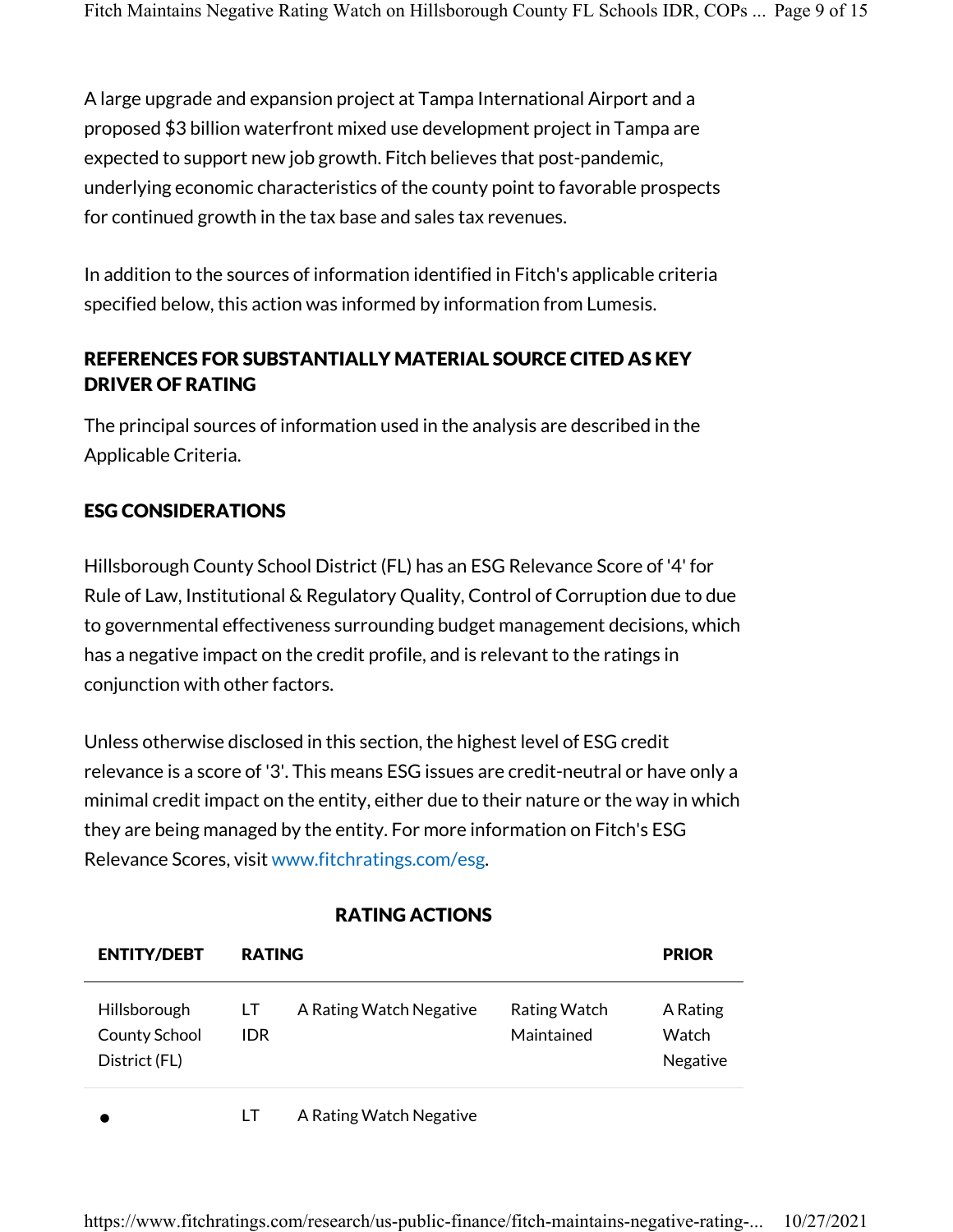VIEW ADDITIONAL RATING DETAILS  $\langle$  , and the contract of the contract of the contract of  $\langle$ 

## FITCH RATINGS ANALYSTS

**Kevin Dolan**

**Director** Primary Rating Analyst +1 212 908 0538 kevin.dolan@fitchratings.com Fitch Ratings, Inc. Hearst Tower 300 W. 57th Street New York, NY 10019

#### **Grace Wong**

Director Secondary Rating Analyst +1 212 908 0652 grace.wong@fitchratings.com

#### **Amy Laskey**

Managing Director Committee Chairperson +1 212 908 0568 amy.laskey@fitchratings.com

## MEDIA CONTACTS

**Sandro Scenga** New York +1 212 908 0278 sandro.scenga@thefitchgroup.com

Additional information is available on www.fitchratings.com

# PARTICIPATION STATUS

The rated entity (and/or its agents) or, in the case of structured finance, one or more of the transaction parties participated in the rating process except that the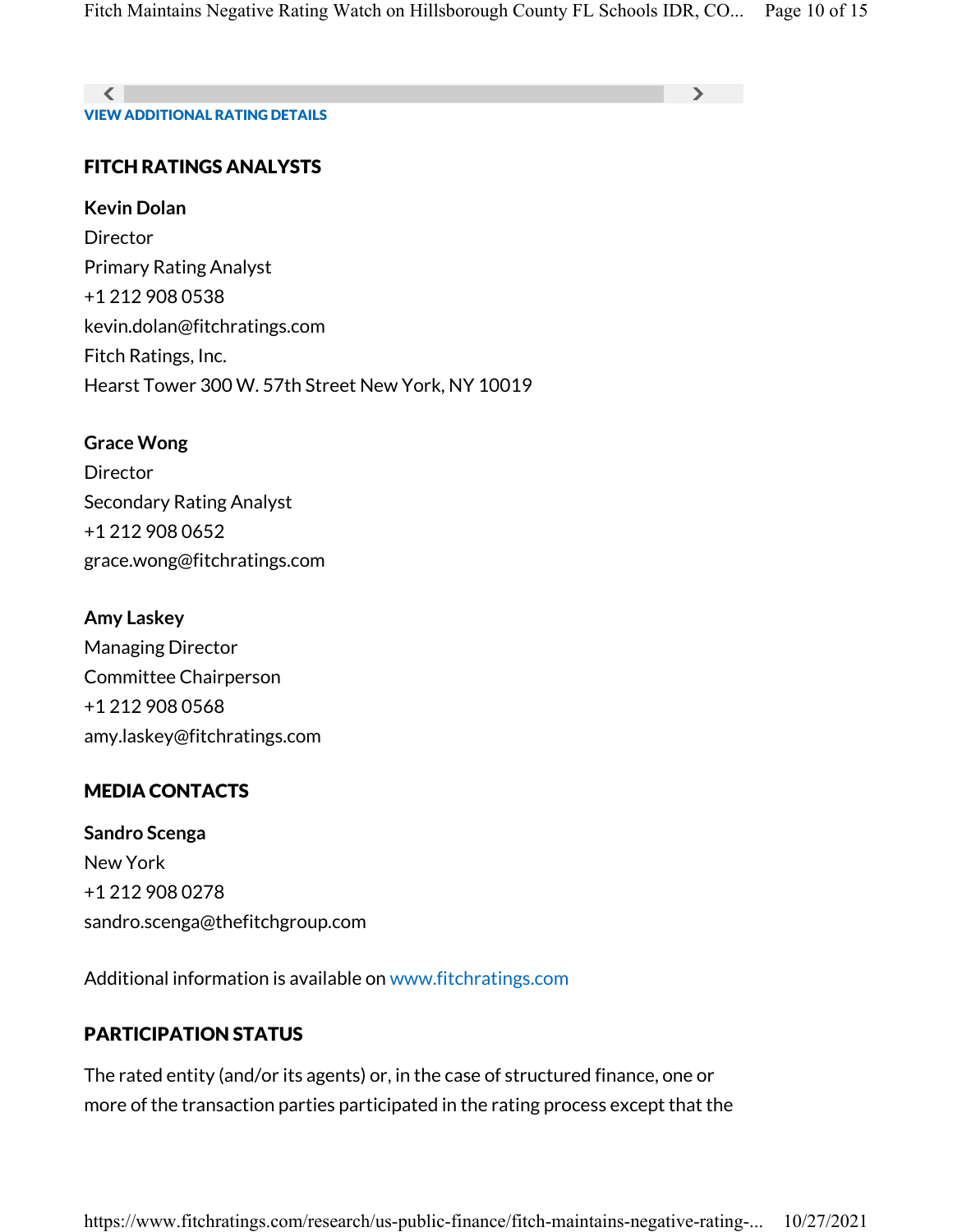following issuer(s), if any, did not participate in the rating process, or provide additional information, beyond the issuer's available public disclosure.

## APPLICABLE CRITERIA

U.S. Public Finance Tax-Supported Rating Criteria (pub. 04 May 2021) (including rating assumption sensitivity)

#### APPLICABLE MODELS

Numbers in parentheses accompanying applicable model(s) contain hyperlinks to criteria providing description of model(s).

FAST Econometric API - Fitch Analytical Stress Test Model, v3.0.0 (1)

## ADDITIONAL DISCLOSURES

Dodd-Frank Rating Information Disclosure Form Solicitation Status Endorsement Policy

## ENDORSEMENT STATUS

Hillsborough County School Board (FL) EU Endorsed, UK Endorsed

## DISCLAIMER

ALL FITCH CREDIT RATINGS ARE SUBJECT TO CERTAIN LIMITATIONS AND DISCLAIMERS. PLEASE READ THESE LIMITATIONS AND DISCLAIMERS BY FOLLOWING THIS LINK: HTTPS://WWW.FITCHRATINGS.COM/UNDERSTANDINGCREDITRATINGS. IN ADDITION, THE FOLLOWING HTTPS://WWW.FITCHRATINGS.COM/RATING-DEFINITIONS-DOCUMENT DETAILS FITCH'S RATING DEFINITIONS FOR EACH RATING SCALE AND RATING CATEGORIES, INCLUDING DEFINITIONS RELATING TO DEFAULT. PUBLISHED RATINGS, CRITERIA, AND METHODOLOGIES ARE AVAILABLE FROM THIS SITE AT ALL TIMES. FITCH'S CODE OF CONDUCT, CONFIDENTIALITY, CONFLICTS OF INTEREST,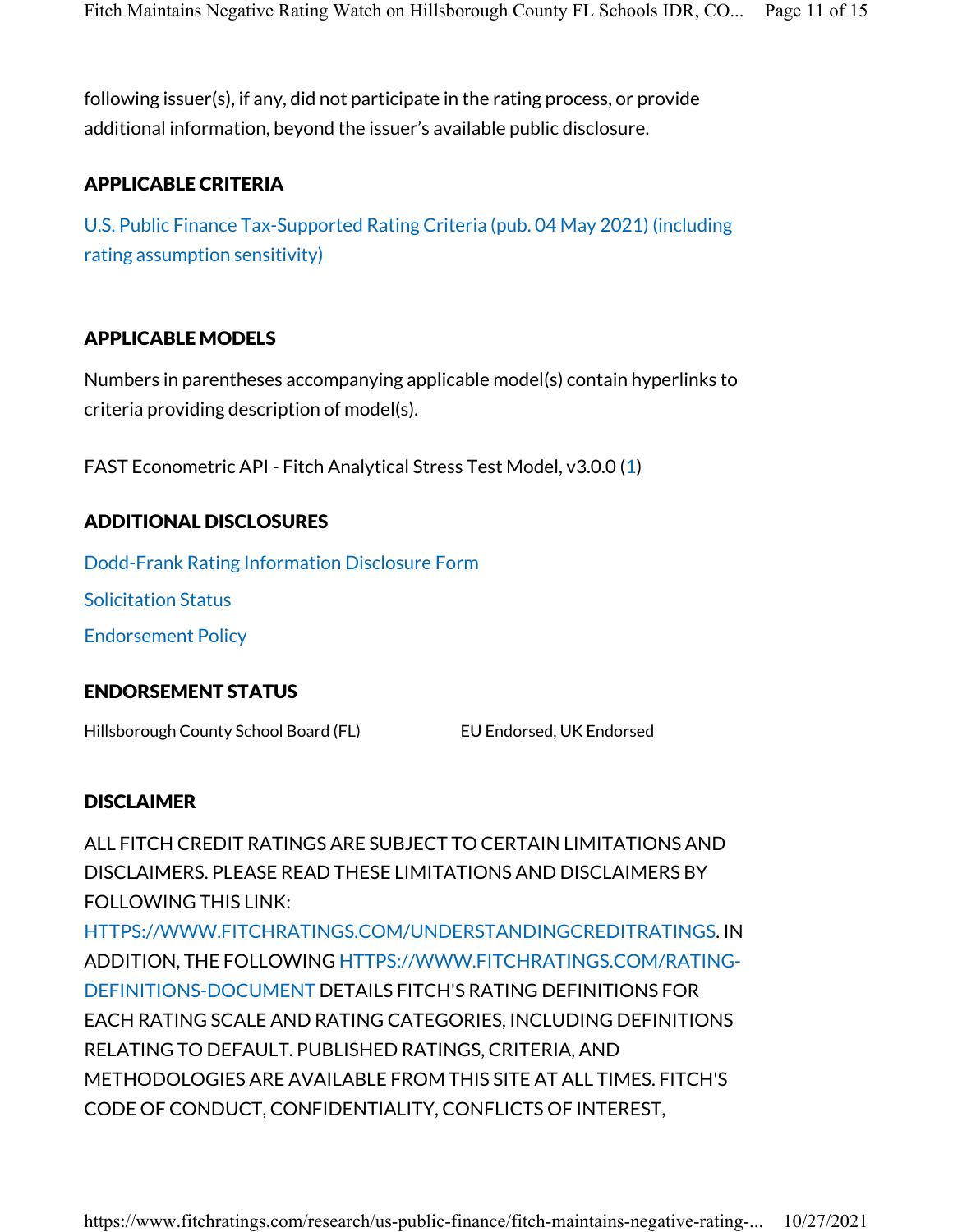AFFILIATE FIREWALL, COMPLIANCE, AND OTHER RELEVANT POLICIES AND PROCEDURES ARE ALSO AVAILABLE FROM THE CODE OF CONDUCT SECTION OF THIS SITE. DIRECTORS AND SHAREHOLDERS RELEVANT INTERESTS ARE AVAILABLE AT

HTTPS://WWW.FITCHRATINGS.COM/SITE/REGULATORY. FITCH MAY HAVE PROVIDED ANOTHER PERMISSIBLE SERVICE OR ANCILLARY SERVICE TO THE RATED ENTITY OR ITS RELATED THIRD PARTIES. DETAILS OF PERMISSIBLE SERVICE(S) FOR WHICH THE LEAD ANALYST IS BASED IN AN ESMA- OR FCA-REGISTERED FITCH RATINGS COMPANY (OR BRANCH OF SUCH A COMPANY) OR ANCILLARY SERVICE(S) CAN BE FOUND ON THE ENTITY SUMMARY PAGE FOR THIS ISSUER ON THE FITCH RATINGS WEBSITE.

#### READ LESS

#### COPYRIGHT

Copyright © 2021 by Fitch Ratings, Inc., Fitch Ratings Ltd. and its subsidiaries. 33 Whitehall Street, NY, NY 10004. Telephone: 1-800-753-4824, (212) 908-0500. Fax: (212) 480-4435. Reproduction or retransmission in whole or in part is prohibited except by permission. All rights reserved. In issuing and maintaining its ratings and in making other reports (including forecast information), Fitch relies on factual information it receives from issuers and underwriters and from other sources Fitch believes to be credible. Fitch conducts a reasonable investigation of the factual information relied upon by it in accordance with its ratings methodology, and obtains reasonable verification of that information from independent sources, to the extent such sources are available for a given security or in a given jurisdiction. The manner of Fitch's factual investigation and the scope of the third-party verification it obtains will vary depending on the nature of the rated security and its issuer, the requirements and practices in the jurisdiction in which the rated security is offered and sold and/or the issuer is located, the availability and nature of relevant public information, access to the management of the issuer and its advisers, the availability of pre-existing thirdparty verifications such as audit reports, agreed-upon procedures letters, appraisals, actuarial reports, engineering reports, legal opinions and other reports provided by third parties, the availability of independent and competent third- party verification sources with respect to the particular security or in the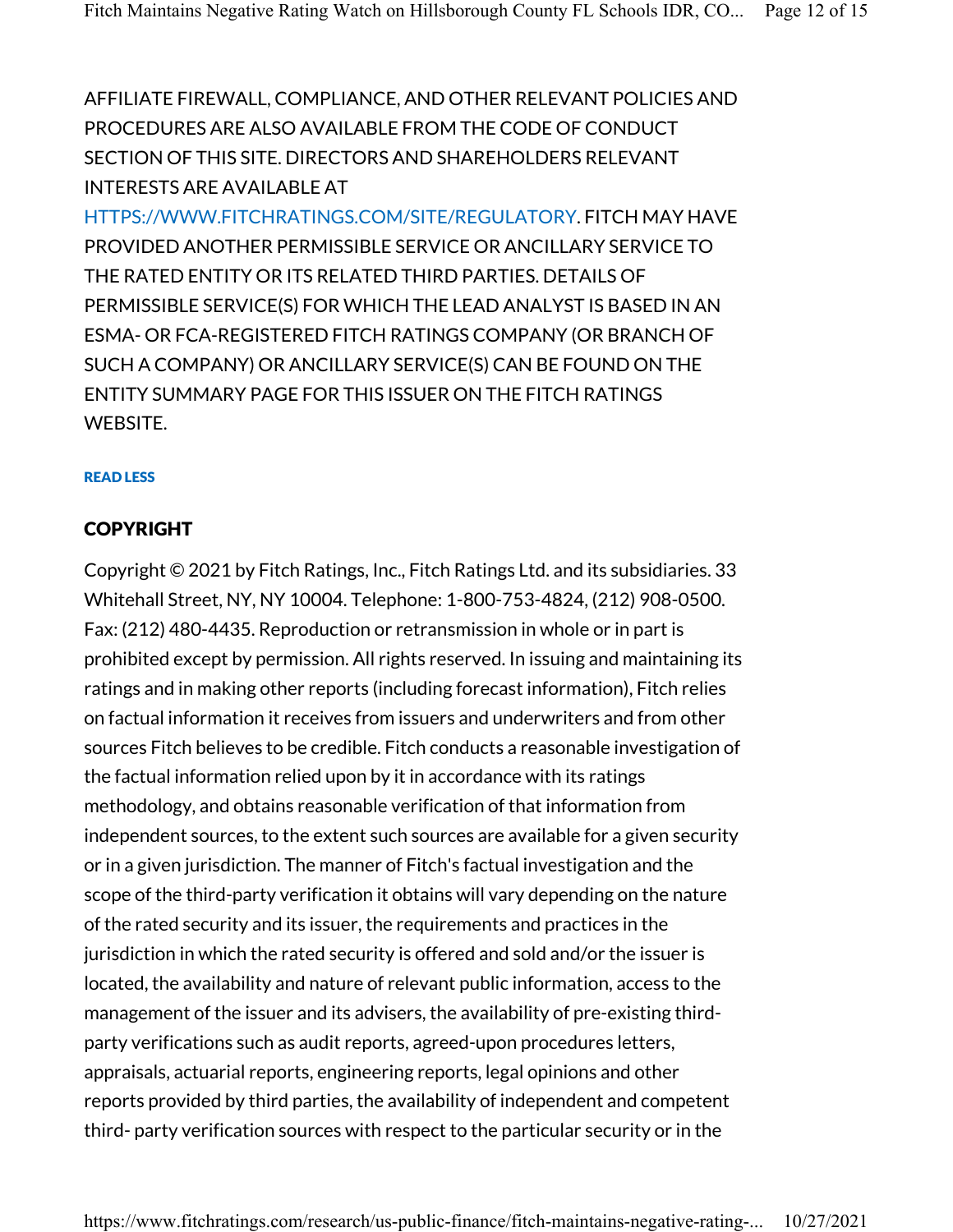particular jurisdiction of the issuer, and a variety of other factors. Users of Fitch's ratings and reports should understand that neither an enhanced factual investigation nor any third-party verification can ensure that all of the information Fitch relies on in connection with a rating or a report will be accurate and complete. Ultimately, the issuer and its advisers are responsible for the accuracy of the information they provide to Fitch and to the market in offering documents and other reports. In issuing its ratings and its reports, Fitch must rely on the work of experts, including independent auditors with respect to financial statements and attorneys with respect to legal and tax matters. Further, ratings and forecasts of financial and other information are inherently forward-looking and embody assumptions and predictions about future events that by their nature cannot be verified as facts. As a result, despite any verification of current facts, ratings and forecasts can be affected by future events or conditions that were not anticipated at the time a rating or forecast was issued or affirmed. The information in this report is provided "as is" without any representation or warranty of any kind, and Fitch does not represent or warrant that the report or any of its contents will meet any of the requirements of a recipient of the report. A Fitch rating is an opinion as to the creditworthiness of a security. This opinion and reports made by Fitch are based on established criteria and methodologies that Fitch is continuously evaluating and updating. Therefore, ratings and reports are the collective work product of Fitch and no individual, or group of individuals, is solely responsible for a rating or a report. The rating does not address the risk of loss due to risks other than credit risk, unless such risk is specifically mentioned. Fitch is not engaged in the offer or sale of any security. All Fitch reports have shared authorship. Individuals identified in a Fitch report were involved in, but are not solely responsible for, the opinions stated therein. The individuals are named for contact purposes only. A report providing a Fitch rating is neither a prospectus nor a substitute for the information assembled, verified and presented to investors by the issuer and its agents in connection with the sale of the securities. Ratings may be changed or withdrawn at any time for any reason in the sole discretion of Fitch. Fitch does not provide investment advice of any sort. Ratings are not a recommendation to buy, sell, or hold any security. Ratings do not comment on the adequacy of market price, the suitability of any security for a particular investor, or the tax-exempt nature or taxability of payments made in respect to any security. Fitch receives fees from issuers, insurers, guarantors, other obligors, and underwriters for rating securities. Such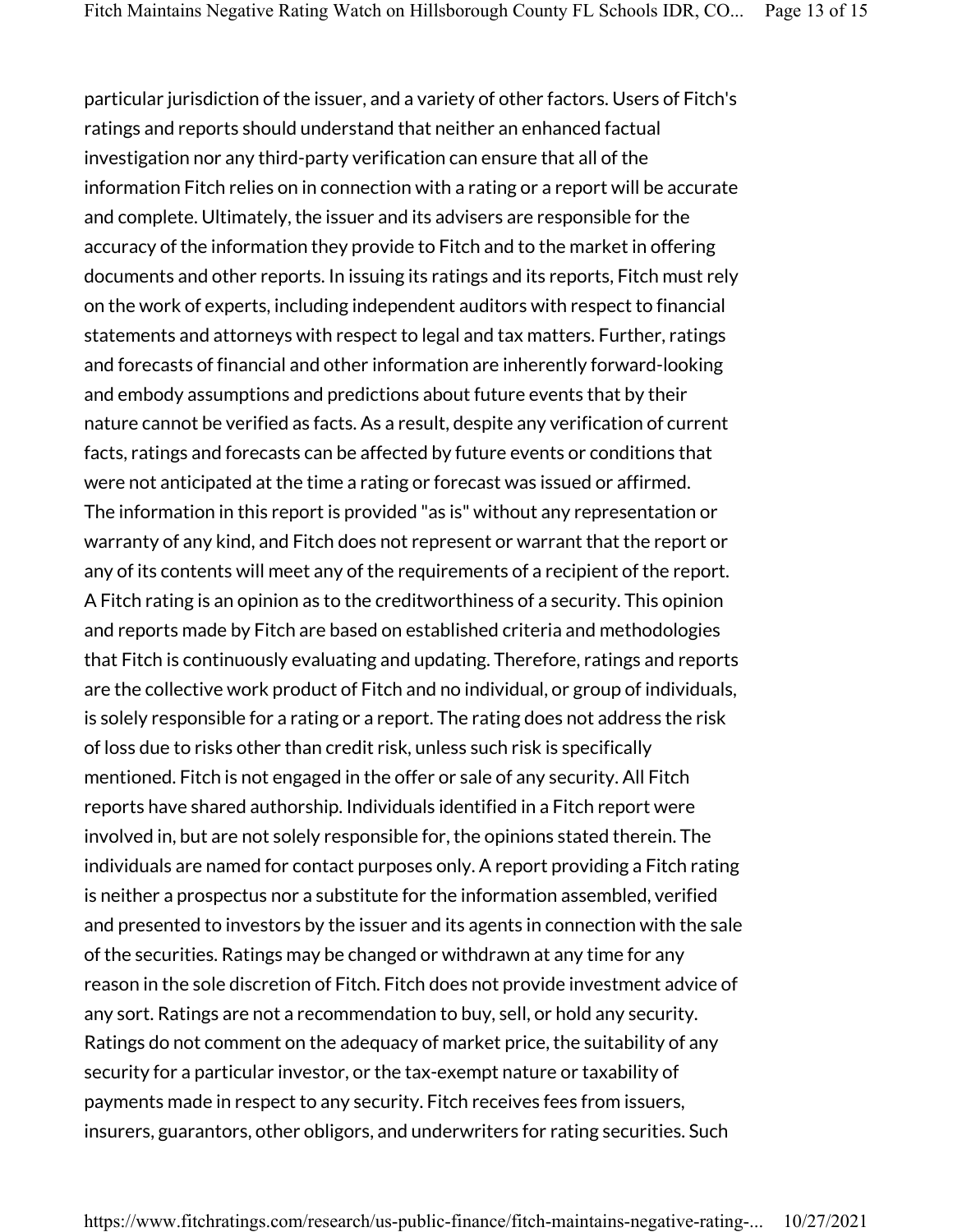fees generally vary from US\$1,000 to US\$750,000 (or the applicable currency equivalent) per issue. In certain cases, Fitch will rate all or a number of issues issued by a particular issuer, or insured or guaranteed by a particular insurer or guarantor, for a single annual fee. Such fees are expected to vary from US\$10,000 to US\$1,500,000 (or the applicable currency equivalent). The assignment, publication, or dissemination of a rating by Fitch shall not constitute a consent by Fitch to use its name as an expert in connection with any registration statement filed under the United States securities laws, the Financial Services and Markets Act of 2000 of the United Kingdom, or the securities laws of any particular jurisdiction. Due to the relative efficiency of electronic publishing and distribution, Fitch research may be available to electronic subscribers up to three days earlier than to print subscribers.

For Australia, New Zealand, Taiwan and South Korea only: Fitch Australia Pty Ltd holds an Australian financial services license (AFS license no. 337123) which authorizes it to provide credit ratings to wholesale clients only. Credit ratings information published by Fitch is not intended to be used by persons who are retail clients within the meaning of the Corporations Act 2001 Fitch Ratings, Inc. is registered with the U.S. Securities and Exchange Commission as a Nationally Recognized Statistical Rating Organization (the "NRSRO"). While certain of the NRSRO's credit rating subsidiaries are listed on Item 3 of Form NRSRO and as such are authorized to issue credit ratings on behalf of the NRSRO (see https://www.fitchratings.com/site/regulatory), other credit rating subsidiaries are not listed on Form NRSRO (the "non-NRSROs") and therefore credit ratings issued by those subsidiaries are not issued on behalf of the NRSRO. However, non-NRSRO personnel may participate in determining credit ratings issued by or on behalf of the NRSRO.

#### READ LESS

#### SOLICITATION STATUS

The ratings above were solicited and assigned or maintained by Fitch at the request of the rated entity/issuer or a related third party. Any exceptions follow below.

#### ENDORSEMENT POLICY